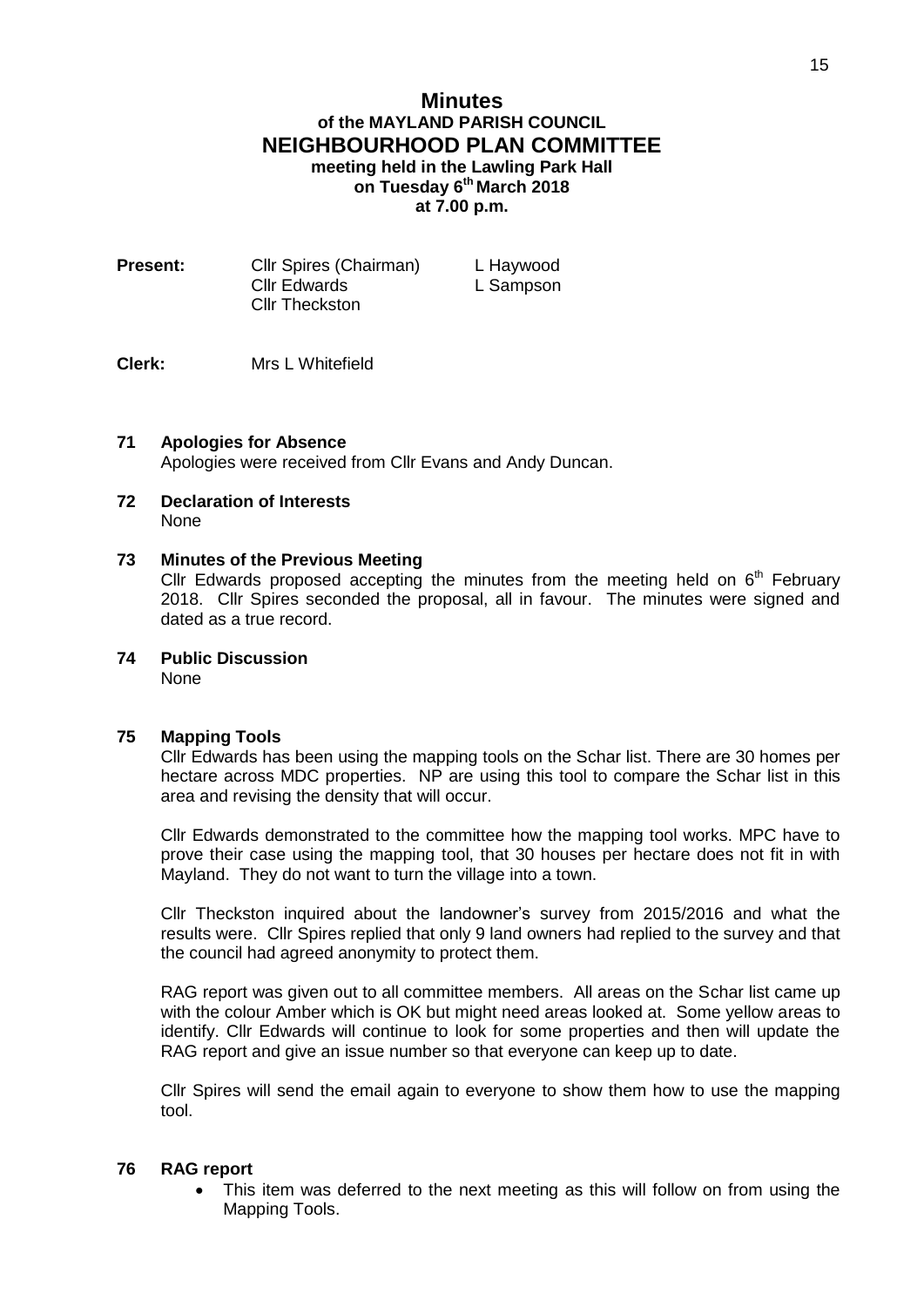- Once we have the density of houses clear then we can contact the Landowners and arrange a meeting. Discussion about why only a few landowners replied to the survey. Some might not have heard about it. Some land might be divided.
- Highest density in the village is Bramley Way estate at 25 houses per hectare.
- Village has a lot of open spaces
- SUDS every new house has to mitigate its water into this system.

#### **77 Consultation**

Results from the survey were given out to all the members. These are the results:

- 1) It was agreed that more facilities were needed at Lawling Park Hall
- 2) That better river access was needed to get on to the sea wall. Only access at present is Esplanade East and West Avenue or by virtue of land owners. Need to improve access for buggies and wheelchairs.
- 3) Seventy percent agreed that the river front needs to be developed. Possibility that some have misunderstood the question about what is meant by built up.
- 4) That parking needs to be improved outside the Mayland shops. Discussion about possible solutions – one way system, pay & display, post box/telegraph pole removed. Land is owned by the shop keepers and not MPC.
- 5) That the type of housing most people wanted was bungalows or two bedroom houses. This could attract people to downsize.
- 6) That smaller developments as oppose to larger ones were wanted in the village. This decision has an effect on the village infrastructure, i.e. doctors, schools and shops.
- 7) Brownfield site many in agreement that there should be some.

Another meeting is needed with MDC to show them these results.

Discussion regarding the stand that MPC are going to have at the Village Fete.

- Application has been given to the organisers.
- Gazebo with tables and chairs
- Survey results and graphs on display
- Possible new survey at the fete to update the NP

Crowd Fundraiser discussed as a possible project to raise money for the benefit of the Community.

#### **78 Henry Samuel Hall**

Before the Council can apply for a grant to renovate this hall, costs will be required. Needs to be decided at the next MPC Meeting.

#### **79 Progression of the Draft Plan**

- Finish RAG report and Schar list.
- Consult with Landowners
- Meeting with MDC to progress further
- Hold an evening to talk about the NP and discuss with landowners.
- NP is the plan to bring sides together and all work together